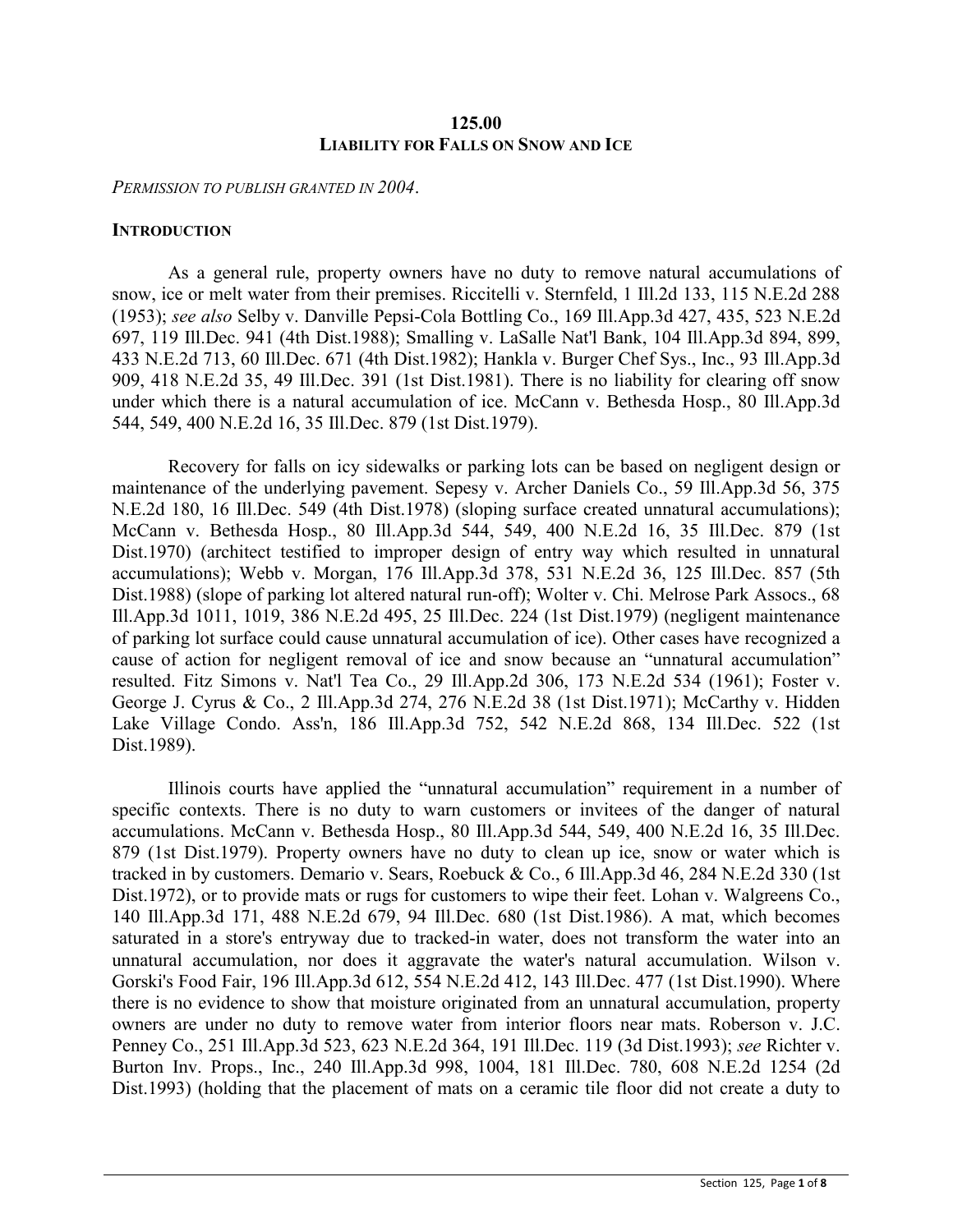cure an excessively slippery floor). *But see* Fanning v. Lemay, 78 Ill.App.2d 166, 222 N.E.2d 815 (5th Dist.1966), *rev'd on other grounds*, 38 Ill.2d 209, 230 N.E.2d 182 (1967) (liability predicated on negligent use of floor tile which became slippery when wet). Normal usage of the property by vehicles or pedestrians which leaves ruts or ridges or ice in natural accumulations or which causes ice to form as a result of thawing and refreezing on an otherwise properly maintained surface has been held to be a natural accumulation. Selby v. Danville Pepsi-Cola Bottling Co., 169 Ill.App.3d 427, 435, 523 N.E.2d 697, 119 Ill.Dec. 941 (4th Dist.1988); Harkins v. Sys. Parking Inc., 186 Ill.App.3d 869, 872-73, 542 N.E.2d 921, 134 Ill.Dec. 575 (1st Dist.1989).

Given that a property owner is not liable for injuries caused by natural accumulations of ice and snow, a property owner cannot be held liable for a failure to provide adequate safeguards to prevent others from falling as a result of those natural accumulations. Branson v. R & L Inv., Inc., 196 Ill.App.3d 1088, 1094, 143 Ill.Dec. 689, 554 N.E.2d 624 (1st Dist.1992).

The existence of a municipal nuisance ordinance does not imply a duty to remove natural accumulations where the common law creates no such duty. Thompson v. Tormike, Inc., 127 Ill.App.3d 674, 469 N.E.2d 453, 82 Ill.Dec. 919 (1st Dist.1984). A municipal ordinance requiring abutting property owners to remove snow and ice from public sidewalks within 24 hours of snowfall of two inches or more is an ordinance for the benefit of the municipality. Such an ordinance does not create a duty for the landowners. Klikas v. Hanover Square Condo. Ass'n, 240 Ill.App.3d 715, 608 N.E.2d 541, 181 Ill.Dec. 468 (1st Dist.1992).

A contract or a lease agreement that requires snow removal can create a duty to remove natural accumulations. Schoondyke v. Heil, Heil, Smart & Golee, Inc., 89 Ill.App.3d 640, 411 N.E.2d 1168, 44 Ill.Dec. 802 (1st Dist.1980). The plaintiff has the burden of proving that the defendant knew or should have known of the dangerous condition and failed to take proper steps to guard against it. The lease may create a duty of snow removal but does not establish a strict liability standard. Tressler v. Winfield Vill. Coop., Inc., 134 Ill.App.3d 578, 481 N.E.2d 75, 89 Ill.Dec. 723 (4th Dist.1985). A visitor on the property is not necessarily a third-party beneficiary of a contract of the property owner with a snow removal service. Wells v. Great Atl. & Pac. Tea Co., 171 Ill.App.3d 1012, 525 N.E.2d 1127, 121 Ill.Dec. 820 (1st Dist.1988). However, Eichler v. Plitt Theatres, Inc., 167 Ill.App.3d 685, 521 N.E.2d 1196, 118 Ill.Dec. 503 (2d Dist.1988), held that a lease requiring the removal of "all" snow and ice would be construed as requiring removal of all that was reasonably practical and that such a lease could create a duty of ordinary care toward a business patron who fell (applying the *Restatement (Second) of Torts* §324A).

The General Assembly adopted the Snow and Ice Removal Act (745 ILCS 75/1-75/2), effective September 14, 1979. Section 2 provides:

§2. Any owner, lessor, occupant or other person in charge of any residential property, or any agent of or other person engaged by any such party, who removes or attempts to remove snow or ice from sidewalks abutting the property shall not be liable for any personal injuries allegedly caused by the snowy or icy condition of the sidewalk resulting from his or her acts or omissions unless the alleged misconduct was willful or wanton.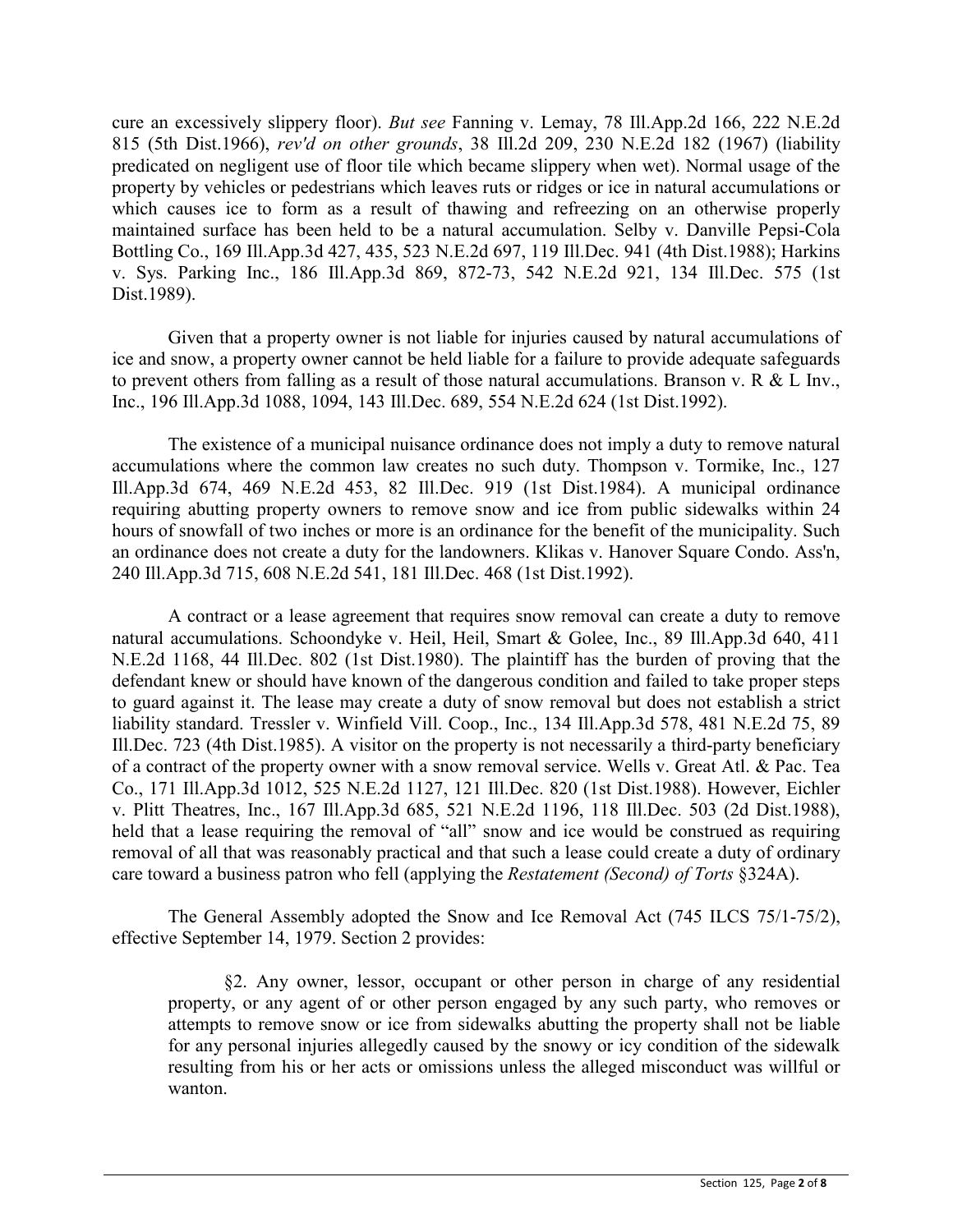In 1996, the Second District considered this statute in the context of removal of snow and ice from "sidewalks abutting" residential property. Yu v. Kobayashi, 281 Ill.App.3d 489, 667 N.E.2d 106, 217 Ill.Dec. 313 (2d Dist.1996). In Yu, the court found that the defendant was not liable for any negligence in removing or attempting to remove snow from a paved area between the stoop of an apartment and a parking lot where plaintiff slipped and fell. The court noted that the paved area, part of the continuous walkway, was sufficiently similar to a traditional sidewalk and to classify it otherwise would be unreasonable. Other cases have considered snow and ice removal from "sidewalks abutting" property without referring to the statute. See Klikas, 240 Ill.App.3d 715, 608 N.E.2d 541, 181 Ill.Dec. 468 (1st Dist.1992) discussed above.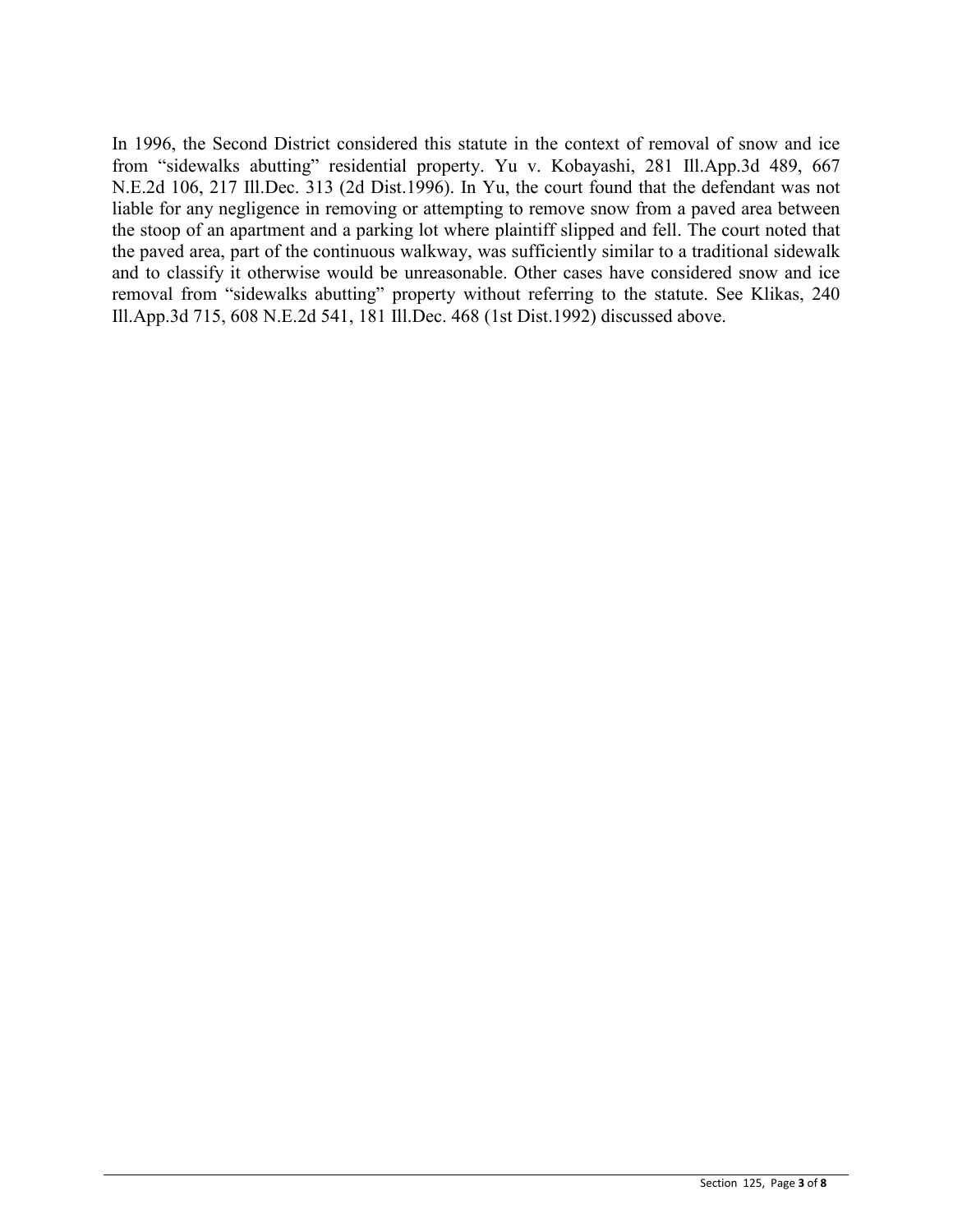## **125.01 Duty Of Landowner--Snow And Ice Removal--Condition Of The Premises**

[However,] The [owner] [occupant] of property is under no duty to remove ice or snow which has resulted from natural accumulations.

## **Notes on Use**

This instruction should be given in cases where the landowner or occupier's liability is based upon the existence of unnatural accumulations of snow or ice, whatever the cause. This instruction should be given in conjunction with IPI 125.02.

This instruction should be given with IPI 125.02 and such premises liability instructions as may be applicable. If the plaintiff claims he was injured directly by a snow removal operation, then use IPI 20.01 and IPI 10.03 instead of this instruction.

This instruction can be added as an additional paragraph to the applicable duty instruction (e.g. IPI 10.04-negligence, or IPI 14.04-willful and wanton) by using the bracketed word, "However," or can be given as a separate instruction without that word.

This instruction should not be given if "natural accumulation" is not an issue for the jury.

# **Comment**

The refusal to give an instruction about the duty as to natural accumulations was held to be reversible error in Foster v. George J. Cyrus & Co., 2 Ill.App.3d 274, 276, 276 N.E.2d 38 (1st Dist.1971). A similar instruction was approved with additional comments on the law in Wolter v. Chi. Melrose Park Assocs., 68 Ill.App.3d 1011, 1019-20, 386 N.E.2d 495, 500-01, 25 Ill.Dec. 224, 229-30 (1st Dist.1979). *See* Smalling v. LaSalle Nat'l Bank, 104 Ill.App.3d 894, 433 N.E.2d 713, 60 Ill.Dec. 671 (4th Dist.1982).

If a duty to remove or protect against natural accumulations of snow or ice is created by conduct or contract, then the plaintiff need not prove the existence of "unnatural accumulation" and this instruction is inapplicable. Schoondyke v. Heil, Heil, Smart & Golee, Inc., 89 Ill.App.3d 640, 411 N.E.2d 1168, 44 Ill.Dec. 802 (1st Dist.1980); Tressler v. Winfield Vill. Coop., Inc., 134 Ill.App.3d 578, 481 N.E.2d 75, 89 Ill.Dec. 723 (4th Dist. 1985); Eichler v. Plitt Theatres, Inc., 167 Ill.App.3d 685, 521 N.E.2d 1196, 118 Ill.Dec. 503 (2d Dist. 1988); Williams v. Alfred N. Koplin & Co., 114 Ill.App.3d 482, 448 N.E.2d 1042, 70 Ill.Dec. 164 (2d Dist.1983) (duty arose by voluntary conduct).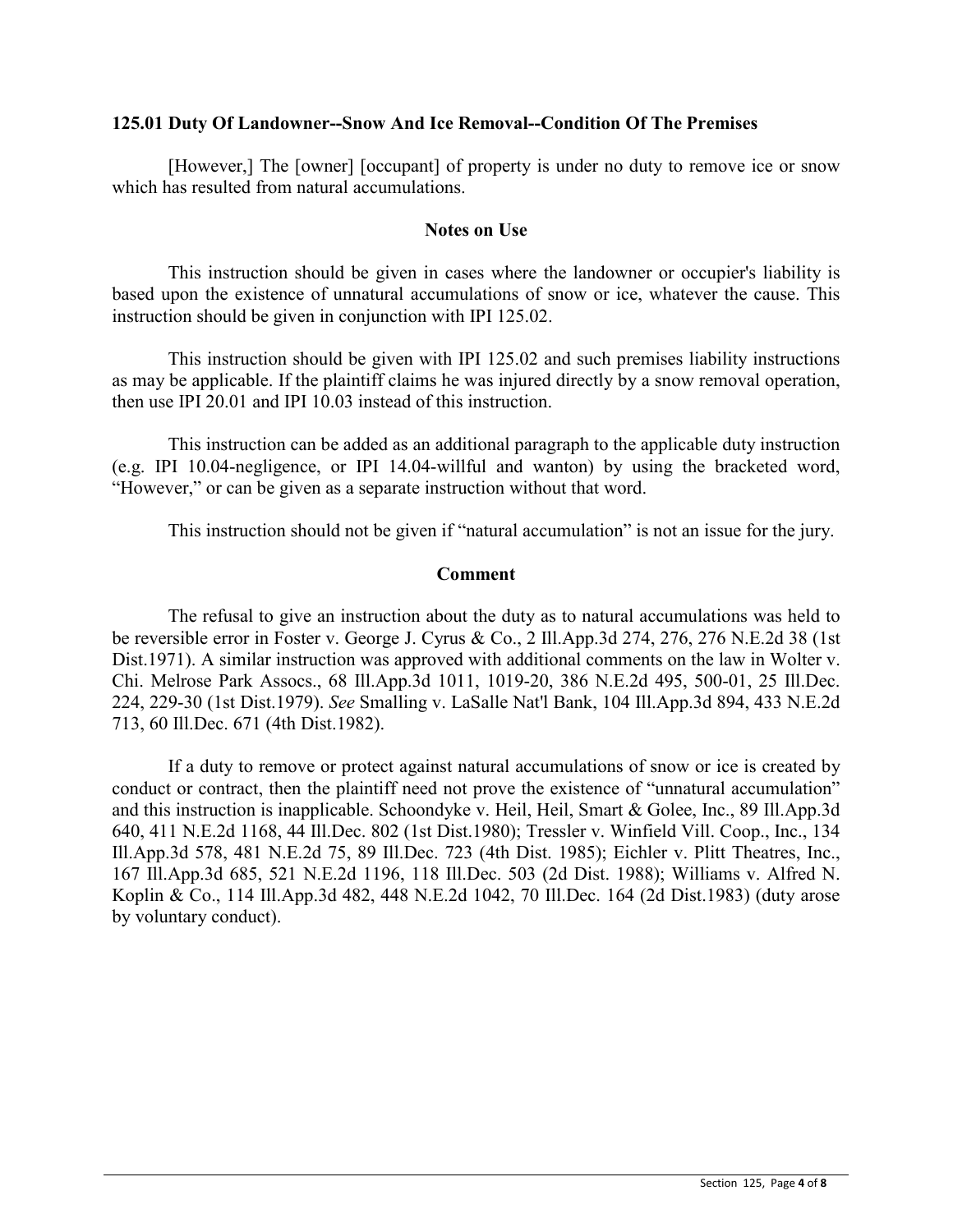# **125.02 Falls On Ice Or Snow--Negligence Only--No Issue As To Ownership Or Control-- Issues/Burden Of Proof**

[In Count \_\_], plaintiff [plaintiff's name] seeks to recover damages from the defendant [defendant's name]. In order to recover damages, the plaintiff has the burden of proving:

First, there was an unnatural accumulation of [ice] [snow] on the [property] [land] [building] [other] which presented an unreasonable risk of harm to people on the property.

Second, the defendant knew or in the exercise of ordinary care should have known of both the condition and the risk.

Third, the defendant could reasonably expect that people on the property [would not discover or realize the danger] [or] [would fail to protect against such danger].

Fourth, the defendant was negligent in one or more of the following ways:

a) \_\_\_\_\_\_\_\_\_\_\_\_\_,

b) \_\_\_\_\_\_\_\_,

c),

Fifth, the plaintiff was injured.

Sixth, the defendant's negligence was a proximate cause of the plaintiff's injury.

### **Notes on Use**

This instruction should be given with IPI 125.01 and IPI 125.04. If there is an issue as to ownership or control over the premises, this instruction must be modified accordingly. Do not use this instruction unless there is an issue concerning an unnatural accumulation. If the case is based upon improper removal of or attempts to remove snow and ice from residential sidewalks, pursuant to 745 ILCS 75/2, this instruction cannot be used as written because the statute requires "willful and wanton" conduct.

This instruction as drafted is applicable only if there is no willful and wanton allegation. Poole v. City of Rolling Meadows, 167 Ill.2d 41, 656 N.E.2d 768, 212 Ill.Dec. 171 (1995), held that a plaintiff's contributory negligence is a damage-reducing factor if the defendant's willful and wanton conduct was "reckless," but not if it was "intentional." Therefore, if plaintiff's only claim is that defendant's conduct was the intentional form of willful and wanton, this instruction should not be used in its present form. If plaintiff claims intentional willful and wanton conduct in addition to other claims, this instruction should be modified accordingly. If there is a willful and wanton allegation, this instruction may need to be modified so that one instruction is given with respect to negligence and contributory negligence and one is given with respect to willful and wanton conduct. The content of the latter instruction will depend on the trial court's ruling as to the effect of the plaintiff's contributory fault, if any.

This instruction should be combined with the appropriate instructions from the 128 series. If contributory negligence is an issue, use IPI 128.02. If there is no contributory negligence issue, use IPI 128.01.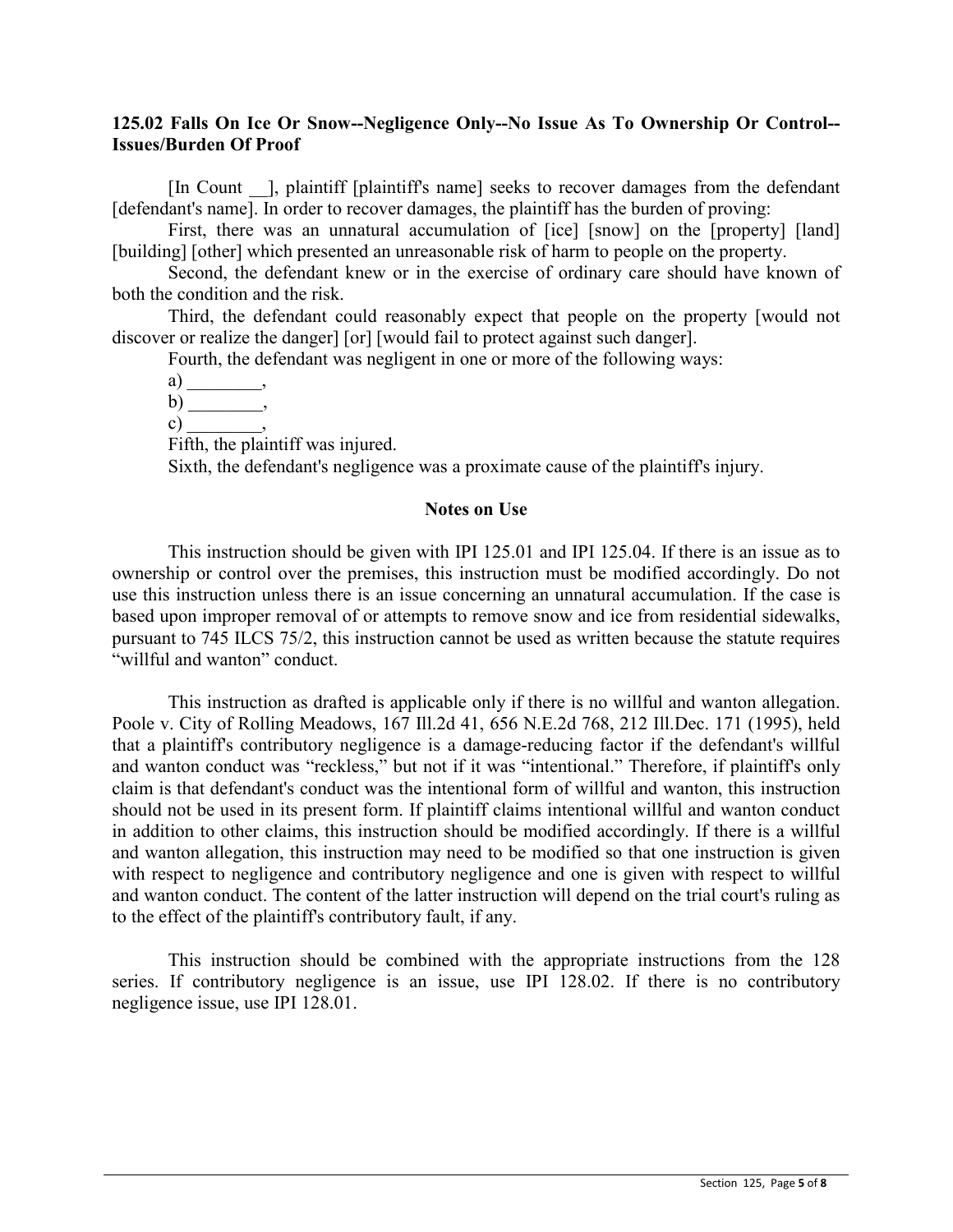#### **Comment**

The plaintiff has the burden of proving that the accumulation of ice and snow is "unnatural," that the defendant had actual or constructive notice of the condition, and that defendant failed to take reasonable precaution to avoid injury to others. Wolter v. Chi. Melrose Park Assocs., 68 Ill.App.3d 1011, 1018-19, 386 N.E.2d 495, 500-01, 25 Ill.Dec. 224, 229-30 (1st Dist. 1979); *see also* Selby v. Danville Pepsi-Cola Bottling Co., 169 Ill.App.3d 427, 435, 523 N.E.2d 697, 700, 119 Ill.Dec. 941, 944 (4th Dist.1988).

The issue of whether or not accumulations are natural is a question of fact. Turner v. Cosmopolitan Nat'l Bank, 180 Ill.App.3d 939, 536 N.E.2d 706, 812, 129 Ill.Dec. 756, 762 (1st Dist. 1989) (broken door which allowed snow to blow into building created jury issue as to unnatural accumulation); Johnson v. Sears, Roebuck & Co., 186 Ill.App.3d 725, 727-28, 542 N.E.2d 841, 842-43, 134 Ill.Dec. 495, 496-97 (1st Dist. 1989) (broken bag of garden soil near door which mixed with tracked-in water created jury issue as to unnatural accumulation); McCarthy v. Hidden Lake Vill. Condo. Assoc., 186 Ill.App.3d 752, 542 N.E.2d 868, 134 Ill.Dec. 522 (1st Dist. 1989) (negligently conducted plowing created jury issue as to unnatural accumulation).

If a duty to remove or protect against natural accumulations of snow or ice is created by conduct or contract, then the plaintiff need not prove the existence of an "unnatural accumulation" and this instruction is inapplicable. Schoondyke v. Heil, Heil, Smart & Golee, Inc., 89 Ill.App.3d 640, 411 N.E.2d 1168, 44 Ill.Dec. 802 (1st Dist. 1980); Tressler v. Winfield Vill. Coop., Inc., 134 Ill.App.3d 578, 481 N.E.2d 75, 89 Ill.Dec. 723 (4th Dist. 1985); Eichler v. Plitt Theatres, Inc., 167 Ill.App.3d 685, 521 N.E.2d 1196, 118 Ill.Dec. 503 (2d Dist. 1988); Williams v. Alfred N. Koplin & Co., 114 Ill.App.3d 482, 448 N.E.2d 1042, 70 Ill.Dec. 164 (2d Dist. 1983).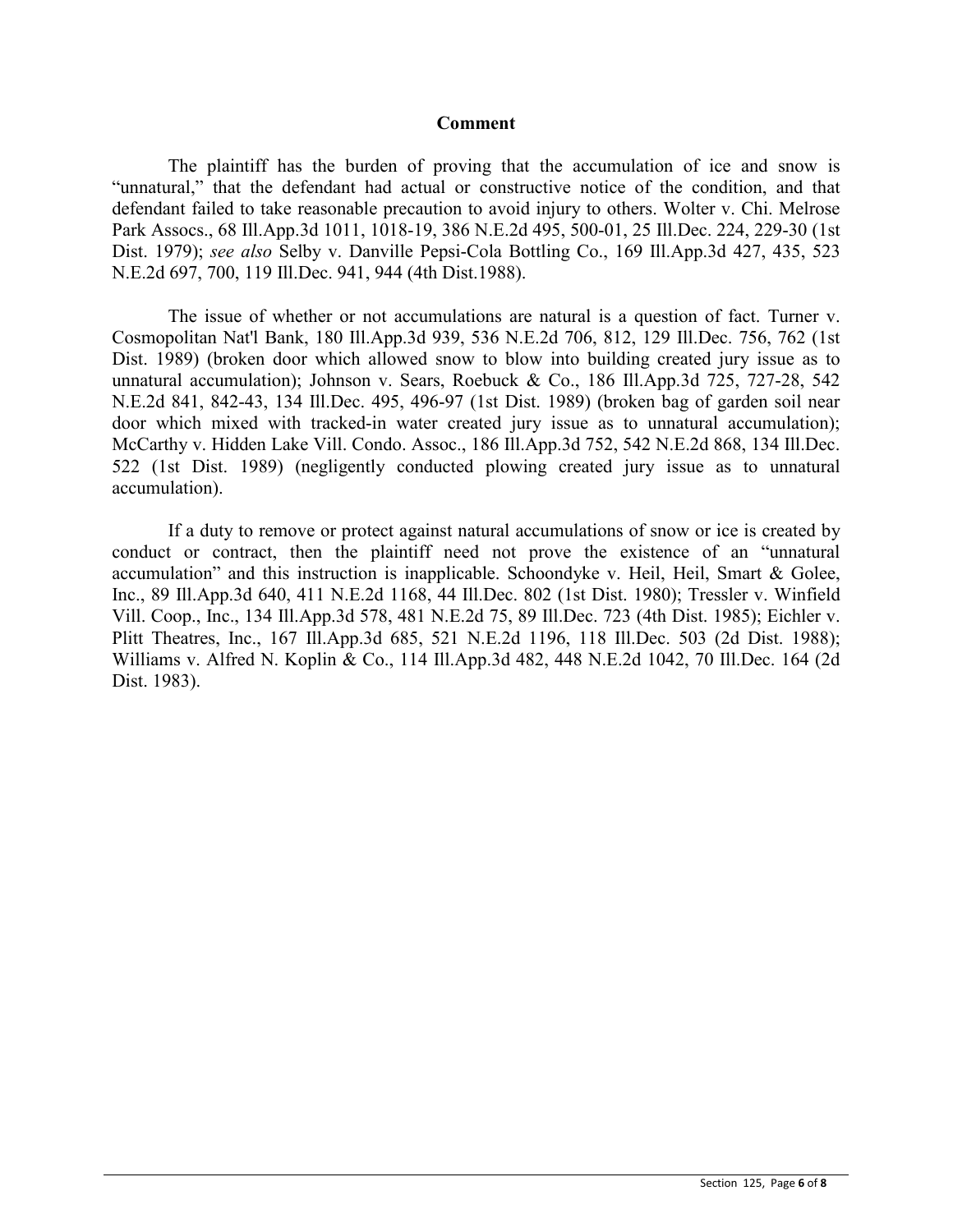# **125.03 Reserved**